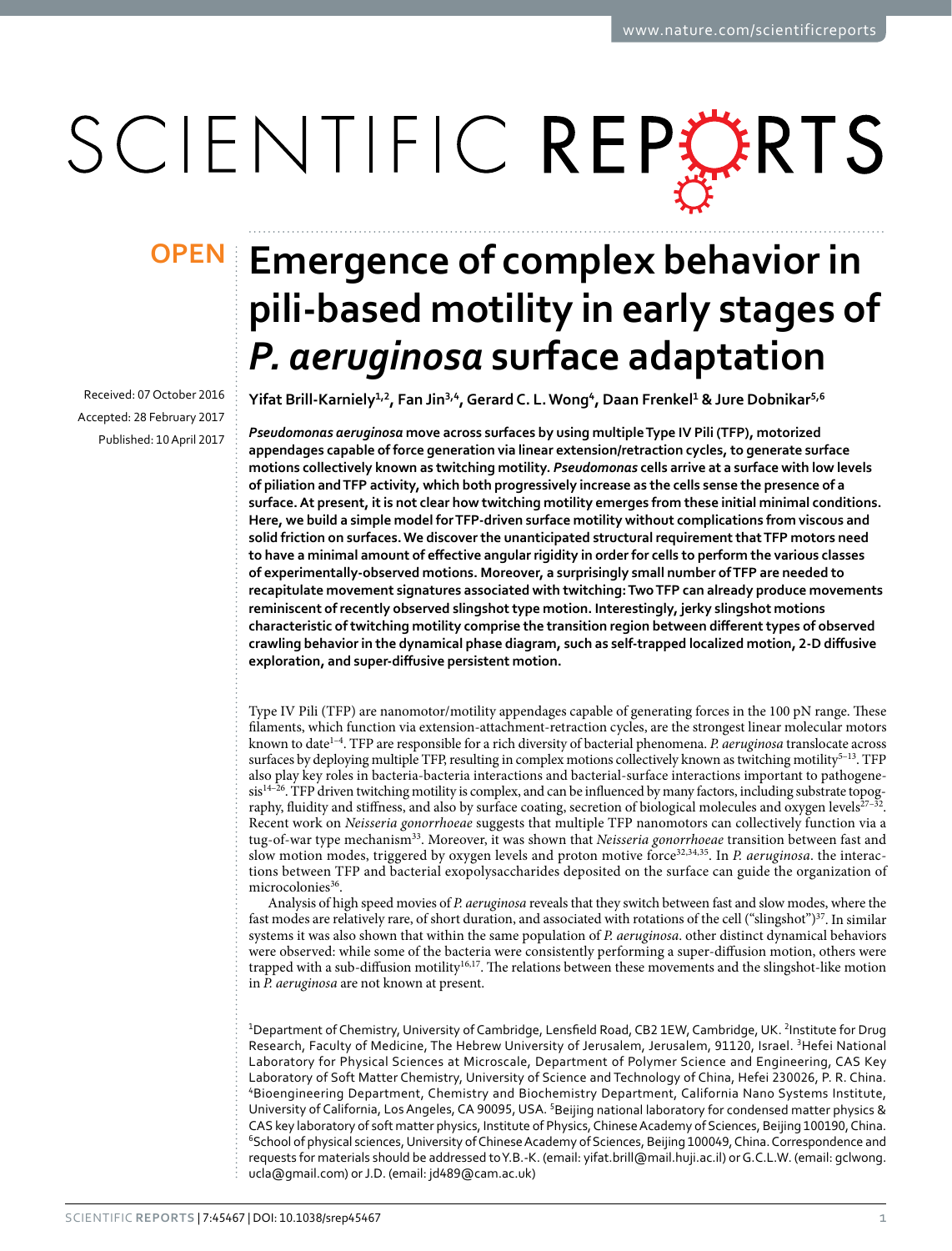

<span id="page-1-0"></span>**Figure 1. Dynamic phase diagram of twitching motility.** Motility regimes observed at different values of the mean number of surface-bound pili and the angular spread of pili from the cell surface: *Diffusive exploration* with small number of bound pili pointing into different directions; *Trapped localized motion* with many bound pili stuck in a tug-of-war situation; and *Directionally persistent trajectories* with TFP localized at the cell poles and mostly pointing into the same direction. Typical simulation trajectories displayed are 1000 s long and the scale bar is 10  $\mu$ m. The region where the sling shot jumps are emerging is marked with green.

One poorly understood phenomenon is the emergence of complex twitching motility itself in early surface attached bacterial cells. *Pseudomonas* cells arrive at a surface with low levels of piliation and TFP activity, which both progressively increase as cells sense the presence of a surfac[e24](#page-8-6)[,25](#page-8-7)[,38](#page-9-6)[,39.](#page-9-7) How do motility phenomena emerge from these minimal under-piliated conditions, and what are the associated requirements on the TFP nanomotors themselves? The problem is compounded by the general lack of systematic experimental data. Although direct observations of TFP have been made in pioneering experiments using Fluorescence Microscopy by Skerker and Berg in 200[15](#page-8-1) , and later by Zaburdaev *et al.*[30,](#page-9-8) at present we do not have the full dynamical history of every TFP in a given cell, which makes quantitative analysis difficult.

Here, we establish a multiscale mathematical model of twitching motility bridging the scales from single pilus dynamics and the coordination of the molecular motors to macroscopic properties of bacterial trajectories. We compare the model predictions to experimental trajectories for single cells on glass surface. We do not consider the complications from viscous and solid friction on surfaces in order to asses the minimum degree of complexity needed to reproduce the characteristic motility modes and the slingshot-like jumps observed in the experiments. We find that the main order parameters controlling the type of motility are the average number of surface bound pili and the angular spread of TFP orientation. As schematically displayed in the dynamic phase diagram in [Fig. 1,](#page-1-0) a polarized TFP distribution results in persistent motion, while a wide-spread distribution can lead to persistent, diffusive or trapped behavior. These qualitative observations are robust, although the exact location of the boundaries between the different modes is likely to depend on the properties of the surface, especially in case of nonlinear friction effects such as shear thinning.

Slingshot events in the simulations are fast and occur during a small fraction of total time engaged in surface motility (in agreement with experiments). Interestingly, the range of parameters where they are observed (marked green in [Fig. 1\)](#page-1-0), is close to the intersection of the three observed crawling modes. This suggests that the slingshots - in addition to facilitating efficient motion on EPS covered surfaces - play an unanticipated important role in mediating changes in motility strategies in response to environmental conditions.

We found that the slingshot jumps can emerge with as little as two TFP bound to the surface, when they are nearly anti-parallel and under high tension ("high-tension antiparallel configuration", HTAPC) and one of them is suddenly released. With more than two bound pili the motion becomes less jerky, which is consistent with recent findings of Maier *et al.*[31](#page-9-9),[33](#page-9-0), where they modified number of pili on bacteria and observed increased correlation times with increased pili number. However, even in configurations with two bound TFP, not all the sudden jumps in the model resemble the slingshots observed in experiments where the sudden change in speed is correlated with the angular reorientation: we found such correlation only when TFP were very flexible for rotation around the point where they emanate from the surface of the cell. This suggests that the angular flexibility of the motor is a crucial microscopic feature enabling the *P. aeruginosa* slingshot behaviour.

#### **Model**

We designed a multiscale model of *P. aeruginosa* twitching motility linking the microscopic pili-based mechanisms with the macroscopic properties of bacterial trajectories. The cell is treated as a rigid rod-like body with 12 pili (the number is chosen in accordance with available experiments<sup>5,40</sup>) emanating from one of its poles<sup>5,40–42</sup>. The pili point to various directions, with equilibrium angles *φ*eq that are randomly chosen from a Gaussian distribution with variance  $\nu$ :  $P(\phi_{eq}) \propto e^{-\phi_{eq}^2/2\nu}$ . TFP length changes in time: it is governed by the action of the molecular motors that add or remove pilin monomers resulting in TFP elongation or retraction. The pili are attached to the motor at the cell surface via a flexible hook, while their other end is either free or bound to the surface in a non-specific way [\(Fig. 2a\)](#page-2-0). In the experiments<sup>[3](#page-8-8)</sup>, it was established that surface-bound pili predominantly retract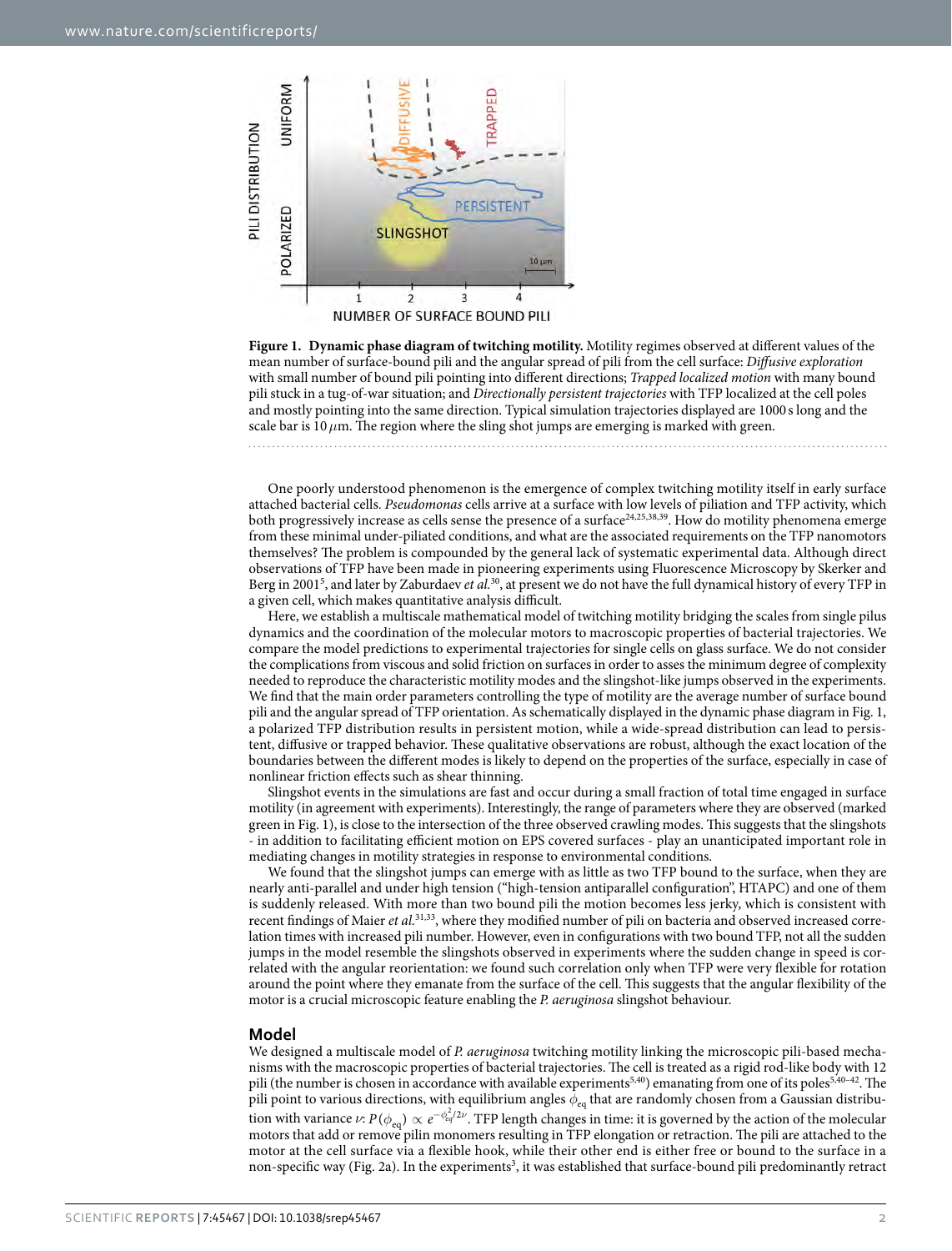

<span id="page-2-0"></span>**Figure 2. Kinetic Monte Carlo simulations.** (**a)** Examples of processes that bacteria can undergo in a KMC simulation step (black line: surface bound pilus, grey line: free pilus). Below is a sketch of a pilus eminating from the cell pole with the visualization of the two elastic terms. (**b)** The energy landscapes illustrating how the switching rate from a depolymerizing (dep) to a polymerizing (pol) state depends on the stretching tension (top) and how the pulling force on the pilus increases the rate of release from the surface  $K_{\text{Rel}}$ .

- bound pili polymerization was observed only under high tension. However, free pili were observed to equally elongate and retract<sup>5[,34](#page-9-2),[43](#page-9-11)</sup>. In line with these observations, we assume that each pilus can be in one of the two modes and that the probability of switching between the elongation and retraction depends on the tension in the filament, which is schematically illustrated in [Fig. 2b](#page-2-0) and detailed in the Methods section. The free pili retract or elongate with a rate 0.8 μm/s based on Skerker and Berg<sup>5</sup> and the bound TFP retract with a rate 0.7 μm/s<sup>[34](#page-9-2)</sup>. Here, we assume that this is also their elongation rate. TFP can shrink to zero length and disappear, however, the total number of pili is conserved and such events are followed by a "birth" of a new pilus in a random direction chosen from the distribution (in another system, of *N. gonorrhoeae*, it was suggested that there is orientational memory in new pili distribution for explaining directional twitching of bacteria that are assumed to be of spherical symmetry).

TFP are modelled as elastic filaments ([Fig. 2a\)](#page-2-0). The elastic energy of a filament with a temporary equilibrium length  $L_{eq}(t)$  and actual length  $L_p(t)$  oriented in a direction  $\phi$  relative to the cell axes is

$$
\frac{E_{\rm el}}{k_{\rm B}T} = \frac{k_{\rm s}}{2} \frac{(L_{\rm p} - L_{\rm eq})^2}{L_{\rm eq}^2} + \frac{\kappa_{\rm a}}{2} (\phi - \phi_{\rm eq})^2,\tag{1}
$$

where  $k_s = \kappa_s L_{eq}/k_B T$  is the linear spring constant that can be estimated from the persistence length of TFP meas-ured in experiments<sup>[2,](#page-8-9)5</sup>:  $\kappa_s = 10 \,\mu\text{N}$ . The filaments bending flexibility was not explicitly considered but is effectively incorporated in the free TFP length. Since bound pili are typically under high tension, significantly bent configurations are unlikely.  $\phi_{eq}$  is the orientation of the filament at birth, and  $k_a$  the angular spring constant measuring the effective flexibility for the filaments to deviate from *φ*eq. The values of the effective rotational flexibility *k*a, as well as the variance of pili distribution *ν* have not been determined experimentally and are treated as free parameter in our model.

Bacterial trajectories are simulated using the Kinetic Monte Carlo algorithm (KMC)<sup>[44](#page-9-12)</sup> considering the following possible processes at each time step (illustrated in [Fig. 2a\)](#page-2-0): TFP elongation, retraction, switching between the two, pili rotation, attachment to and release from the surface, and creation of a new pilus (correlated with annihilation of an existing one). At each simulation step, the rate constant for each process is determined and a process is selected with probability proportional to it. The sum of all rate constants determines the lifetime of the present state and thereby the simulation time step<sup>44</sup>. The chosen processes in the KMC step typically result in stretching or compression of surface bound TFP. After each such process we perform Molecular Dynamics based equilibration of the cell position and orientation in order to minimize the tension created by performing the KMC step. In this way we associate single TFP processes with the motion of the cell and introduce cooperativity among TFP. For each set of the parameter values we run several thousands of single-cell trajectories, 1100 seconds long, and average the results collecting data after 100seconds. These computer-generated trajectories are then compared to the experimental ones - focusing on statistical properties such as the shape of bacterial speed distribution *P*(*u*/*u*\*) and trajectories' angular persistence.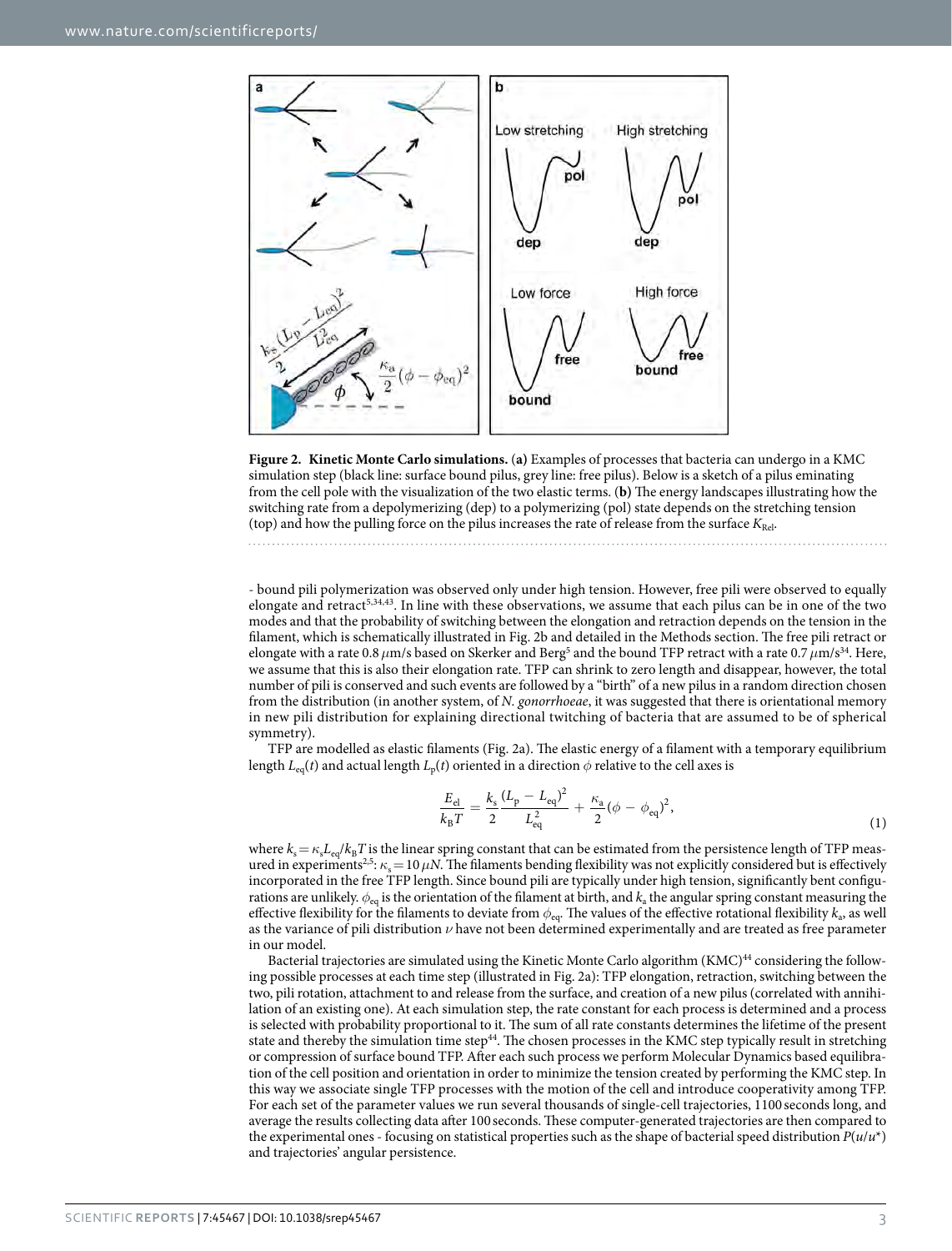

<span id="page-3-0"></span>**Figure 3. Slingshot bacteria preform two-legged crawling.** (**a**) Scaled speed distribution *P*(*u*/*u*\* ) of slingshot bacteria from the experiments (orange) and simulations (black). **(b)** The discrepancy between the experiments and simulations,  $\chi^2$ , as a function of  $\langle N_{\rm B} \rangle$ . The best match between the simulations and the experiment is achieved when  $\chi^2$  is minimal, i.e.  $\langle N_B \rangle \approx$  2. (c) The mean length of TFP in the simulation,  $\langle L_p \rangle$ , as a function of  $\langle N_{\rm B} \rangle$ . When bound, TFP predominantly retract and do not elongate affecting their average length.

### **Results and Discussion**

We performed experiments using advanced tracking methods with a time resolution down to 0.1s. In the numerical simulations we performed a similar number of simulation runs with the same resolution. The details of the experimental and modeling approaches are described in the Materials and Methods section. Quantitative comparison of the results enables us to determine the values of physical parameters that are difficult to assess by direct experiments and apply the additional insight obtained through the modeling to elucidate the microscopic mechanisms of motility.

**Slingshot bacteria preform two-legged motility.** The motility at large is most notably affected by the number of pili that are typically bound to the surface at the same time. From each simulated trajectory we can define the average such number,  $\langle N_B \rangle$ . The value  $\langle N_B \rangle \approx 1$  describes a one-leg motility where a single motor action is responsible for cell propulsion, while for larger values  $\langle N_{\rm B} \rangle \gtrapprox 2$ , the propulsion is a result of coordination between the motors pulling on pili and is frequently oppressed due to emergence of tug-of-war configurations. Bacteria speed distribution is thus - not surprisingly - qualitatively different for bacteria with different  $\langle N_{\rm B} \rangle$ . The absolute speed of bacteria in experiment and simulations differs mainly due to the simplicity of the model, e.g. not considering the surface friction. However, by rescaling the speed with the most probable non-zero speed u<sup>\*</sup>, it is still possible to quantitatively compare simlations and experiments. [Figure 3a](#page-3-0) shows three distributions of the rescalled speed,  $P(u/u^*)$ , from the simulations (black) compared to the experimental data (orange). A measure for the discrepancies between the model and experiments,  $\chi^2 = \frac{1}{N} \sum_{i=1}^N (P_i^{\text{sim}} - P_i^{\text{exp}})^2 / P_i^{\text{exp}}$ , where *N* is the number of bins used for comparison, is plotted in [Fig. 3b](#page-3-0) showing a clear minimum at  $\langle N_B \rangle \approx 2$ . Therefore, the best matching trajectories are those where the cells mostly perform two-legged crawling. [Figure 3a](#page-3-0) demonstrates that in case of roughly one-legged crawling, the TFP are often unattached exerting no pulling force on the cell, which results in frequent resting periods and a pronounced peak at zero speed. For higher values of  $\langle N_B \rangle$  there can be frustration due to several bound TFP resulting in trapped configurations with small steps and slow localized speed. Also, in this case TFP length is short (as explained below), resulting in small steps and overall low speed of motion.

Since the rates of TFP elongation and retraction depend on whether they are bound to the surface or not, the order parameter  $\langle N_{\rm B} \rangle$  also controls the average length of pili filaments for a given trajectory, as depicted in [Fig. 3c.](#page-3-0) The average length for optimal conditions with  $\langle N_B \rangle \approx 2$  is in sub-micron range, which is not in contradiction with the available experimental observations<sup>[5,](#page-8-1)41</sup>.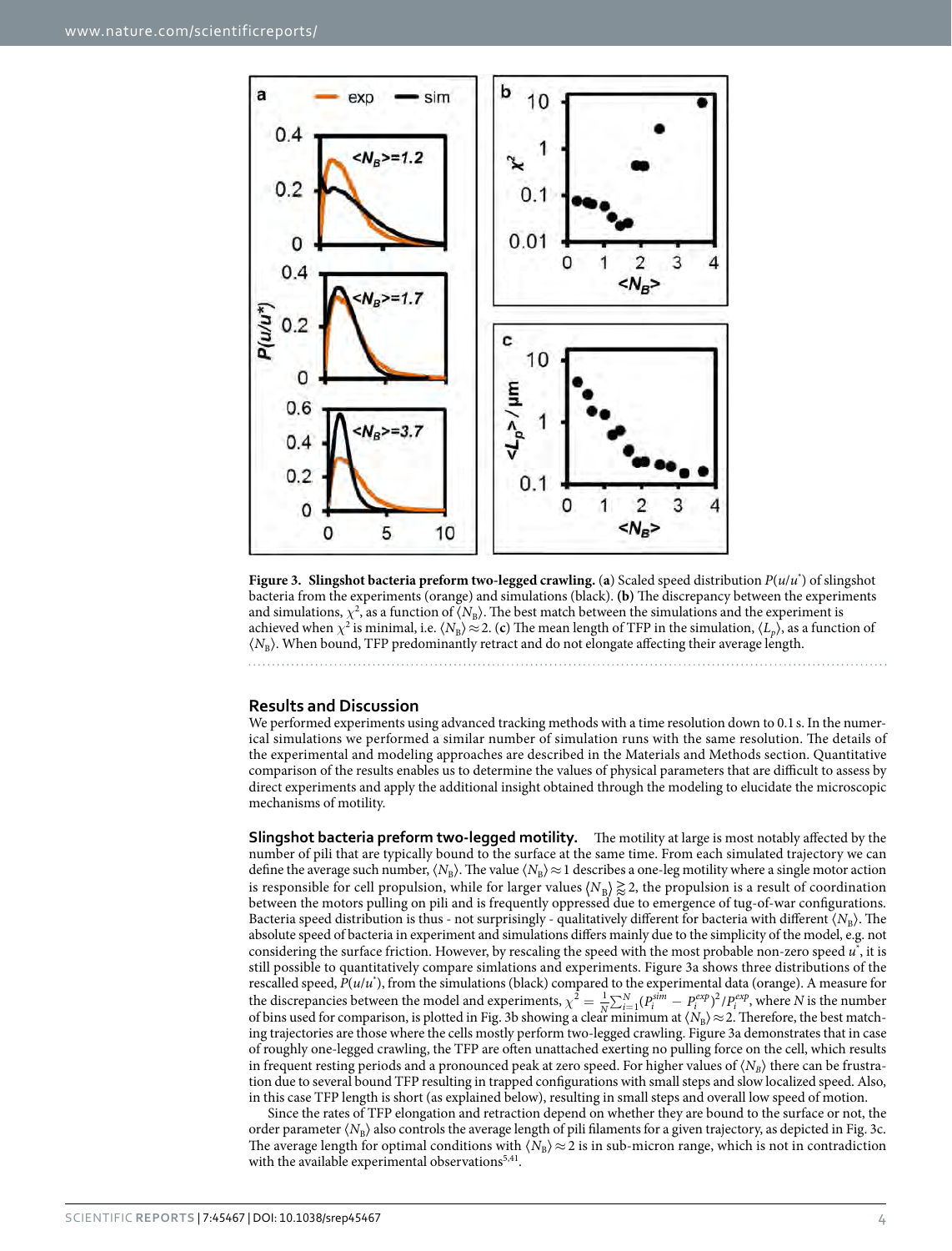

<span id="page-4-0"></span>**Figure 4. Slow and fast modes.** (**a**) Part of a trajectory from computer simulations. Red dots indicate pilusrelease events, blue arrows point on fast jumps, with above-threshold velocity of 0.07*μ*m/s. Jumps always occur after a release, however not all the release event result in a jump. (**b**) Time evolution of the *x*-coordinate and its time derivative. The parameters used here are  $K_{\text{Rel}} = 130 s^{-1}$ ,  $K_{\text{Ad}} = 5 s^{-1}$ ,  $k_{\text{a}} = 10^{-14}$  and  $\nu = \pi/8$ . 

The number of bound pili  $\langle N_B \rangle$  depends predominantly on the rates of TFP surface attachment  $K_{Ad}$  and release *K*<sub>Rel</sub>, therefore on the chemical properties of pili and surfaces. We have scanned a large parameter space of the  $K_{\text{Rel}}$  and  $K_{\text{Ad}}$  values (14 orders of magnitude of their ratio) and and found that everal combinations of these rates can result in a given  $\langle N_B \rangle$  with an interesting feedback mechanism that results in oscillatory dependence (see Figure S1 on the Online Supplementary Information for a detailed discussion). Comparing simulations and experiments, the best matching speed distribution was obtained with a combination of values:  $K_{\text{Rel}} = 130 \text{ s}^{-1}$  and *K*<sub>Ad</sub> = 5 s<sup>−1</sup>. These values were used in the rest of the text unless stated otherwise. However, the physical interpretation of these numerical values is difficult since the friction has not been explicitely considered within our model.

**Role of tension: slingshot mechanism.** Jin *et al.*<sup>[37](#page-9-5)</sup> showed that in the sling-shot motion bacteria change between slow and fast modes, and that while the slow motion is directional, the fast mode (jumps) is often associated with substantial rotation. After obtaining long-time spatially resolved trajectories from both, the experiments and the simulations, we decomposed the trajectories into slow and fast modes of motion in a similar manner as has been done in ref. [37](#page-9-5). Jumps are rare events, however, due to the substantial change of the cell position and direction during a jump, they make an important impact on the overall motion. In the simulations we typically observe clearly distinguishable slow and fast modes with an order of magnitude difference in the speed ([Fig. 4](#page-4-0)). As assumed in ref. [37,](#page-9-5) the fast modes are correlated with the release of a bound pilus. However, only the release events associated with high tension in the filaments lead to fast jumps.

The tension-mediated cooperative action of TFP is illustrated in [Fig. 5](#page-5-0) where crawling sequences were isolated from the full trajectories. Each point on the diagram represents a translocation event in the simulation. The instantaneous speed *u* during the translocation is plotted against the tension in the filaments  $F/k_s$ . The distinct types of two-legged motion are illustrated above: if picked at random, a likely configuration is that on the left-hand side with two bound TFP pointing into different directions. In such a state the two bound TFP retract by depolymerization which can potentially increase their tension. Assuming that pili cell-attachments are flexible, allowing for free rotation of TFP around them (see [Fig. 6\)](#page-5-1), the accompanying stress in the filaments can be relaxed by rotating relative to the cell axis, which results in slow and persistent motion of the cell with relatively small tension in the filaments. Bacteria spend most of the time in this mode. If a pilus is released in such a state, no jump is observed, since there is not enough tension in the filaments. If, however, the cell persists long enough in the slow mode, it moves down the lower branch of points on the speed-tension plot on [Fig. 5,](#page-5-0) reaching an almost antiparallel pili configuration, and then it becomes difficult to relax the tension in the filaments by re-orientation - as the TFP are now puling into opposite directions. This (at the right-hand side of the lower branch) is the so-called high tension antiparallel configuration, HTAPC, indicative of the obstructed motion phase. At this stage, the probability for a pilus release increases - leading to the fast jump, i.e. hopping to the upper branch of the plot in [Fig. 5](#page-5-0).

**Flexibility-driven twitching.** After a jump, the cell axis is oriented approximately in the direction of the remaining bound pilus. Further on, we argue that the reorientation crucially depends on the two key parameters of our study: the rotational flexibility of the motors,  $k_a$ , and the variance of the distribution of pili equilibrium directions, *ν*. The evidence for this claim, as provided by simulations, is presented in [Fig. 6a](#page-5-1) where the frequency of jump orientation is plotted as a function of the angular flexibility *k*a at three different values of the variance *ν*. The magnitude of reorientation during the sling shot is given by the angle *θ* between the cell axis and velocity, as in Jin *et al.*<sup>37</sup> ([Fig. 6b\)](#page-5-1). In case of very stiff attachment, the angles are more or less uniformly distributed (see large *k*a values in [Fig. 6a](#page-5-1)) regardless of *ν*. This is most intuitive as in the case of rotationally stiff attachments high tension could develop in configurations at which the two bound TFP are not necessarily anti parallel, leading to wide distribution of jump angles. For flexible-enough rotations we either observed forward facing jumps with angles around  $\theta = 0$  for small values of the variance  $\nu$  (left), jumps associated with  $\pi/2$  reorientation (middle) in case of moderately distributed angles, or uniform distribution when *ν* is large (right). Figure S2(a–c) on the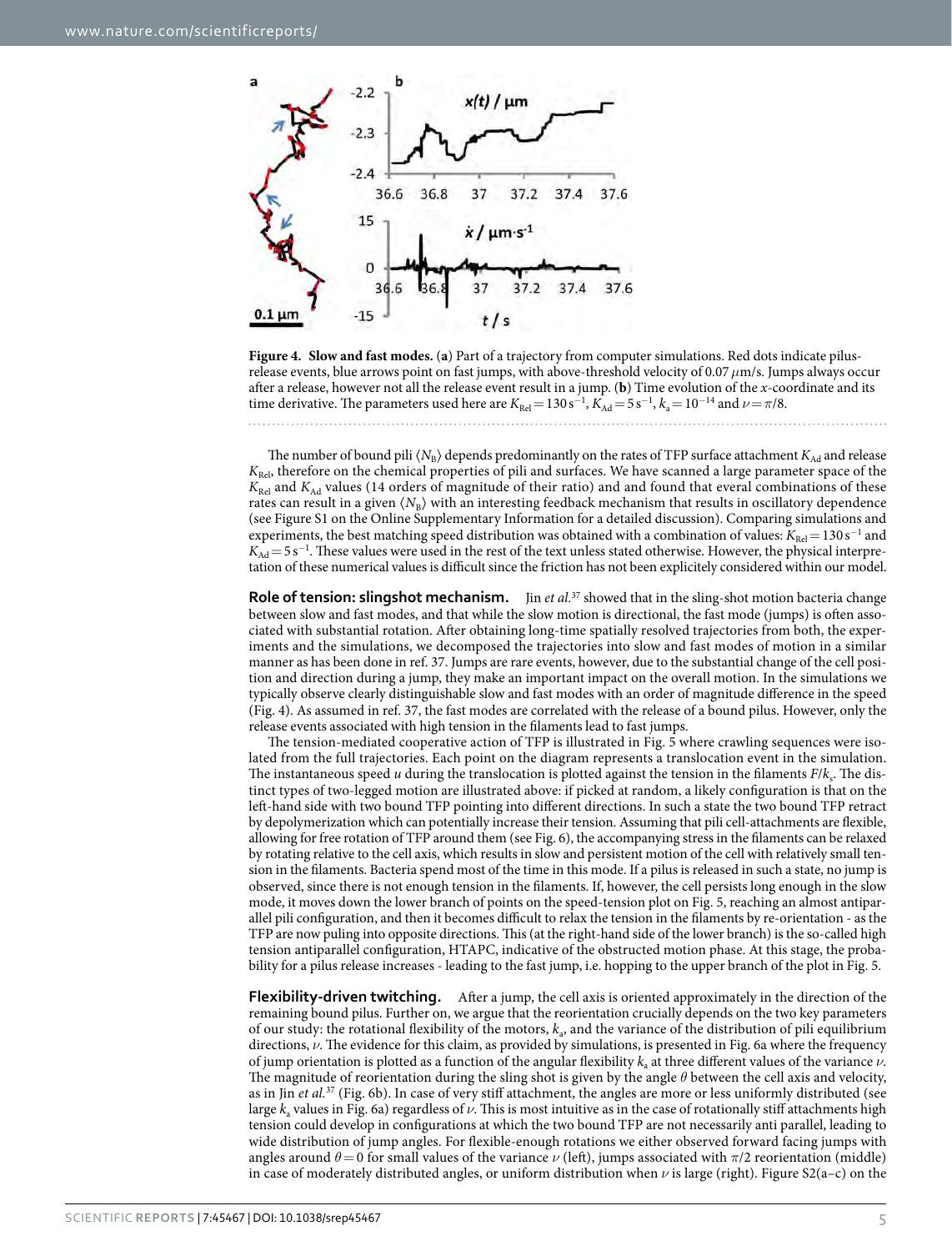

<span id="page-5-0"></span>**Figure 5. Tension-mediated pili cooperativity.** The correlation of bacterial instantaneous crawling speed *u* and the tension in the filaments *F*/*k*s for 'two-legged crawling' with rotationally flexible TFP. The TFP configuration in various parts of the diagram are illustrated above: If pili are not antiparallel, they can relax the tension by reorientation and the cell motion is slow and persistent. In the HTAPC the tension cannot be relaxed resulting in either obstructed tug-of-war configuration or a fast 'sling shot' jump if one of the pili is released. The parameter values are  $K_{\rm Rel}$  = 130 s<sup>-1</sup>,  $K_{\rm Ad}$  = 5 s<sup>-1</sup> (corresponding to  $\langle N_{\rm B} \rangle$  = 1.7),  $k_{\rm a}$  = 10<sup>-14</sup> and  $\nu$  =  $\pi$ /8.



<span id="page-5-1"></span>**Figure 6.** Sling-shot characterization. (a) Distribution  $P(\theta)$  of the angular reorientation  $\theta$  in the fast modes as a function of motor flexibility  $k_a$  for three values of variance  $\nu$ :  $\pi/20$ ,  $\pi/4$ , and  $10\pi$ . The pronounced peaks at  $\pi/2$  are only observed at intermediate  $\nu$  and low  $k_a$ . (**b**) definition of  $\theta$ , the angle between cell axis and velocity. (**c**) Comparison of the distribution *P*(*θ*) observed in the experiments and in simulations with *ν*=*π*/4 and  $k_a=10^{-11}$ . (**d**) The discrepancy  $\chi^2$  between the experimental observations and simulations in the speed distributions for the fast mode is shown at constant *ν*=*π*/4 as a function of the motor flexibility *k*a (left), and at constant  $k_a=10^{-13}$  as a function of the variance *v* (right). In all of the plots  $K_{\text{Rel}}=130 \text{ s}^{-1}$  and  $K_{\text{Ad}}=5 \text{ s}^{-1}$ , corresponding to  $\langle N_{\rm B} \rangle \approx 1.7$ .

Supplementary Information illustrates typical relocation pathways of bacteria with flexible TFP attachment that lead to the above reorientations. In [Fig. 6c](#page-5-1) a comparison to the experiments is shown for selected values of *ν* and *k*a in which the slingshot phenomenon is nicely observed with *π*/2 reorientation. The discrepancy between the experimental and theoretical distribution of jump reorientation is shown in [Fig. 6d](#page-5-1), at a fixed value of *ν* and varying angular elasticity  $k_{\rm a}$  and vice versa. It is evident that only in a narrow regime of parameters, i.e.  $k_{\rm a}\!\leq\!10^{-9}$  and *π*/8≤*ν*≤*π*/3, we observe a quantitative agreement between the experiments and simulations at which slingshot occurs. We also found the best correlation between experiments and simulations in this parameter regime when examining reorientation in the slow motion mode, see Figure S3 in the Supplementary Information. Our findings thus indicate that the angular stiffness must be orders of magnitude smaller than the elastic modulus  $k<sub>s</sub>$  of the TFP filaments in order to enable slingshot jumps with roughly *π*/2 reorientation.

The reduced angular stiffness in our model can be related to a Young modulus *E* of the material from which the attachment structure is made of:  $E = k_a k_B T/L^3$ , where  $k_B T$  is the thermal energy and *L* the relevant length scale. Values *k*a≤ 10<sup>−</sup><sup>9</sup> translate to elastic moduli below 1Pa. This is an unusually small value: For comparison, the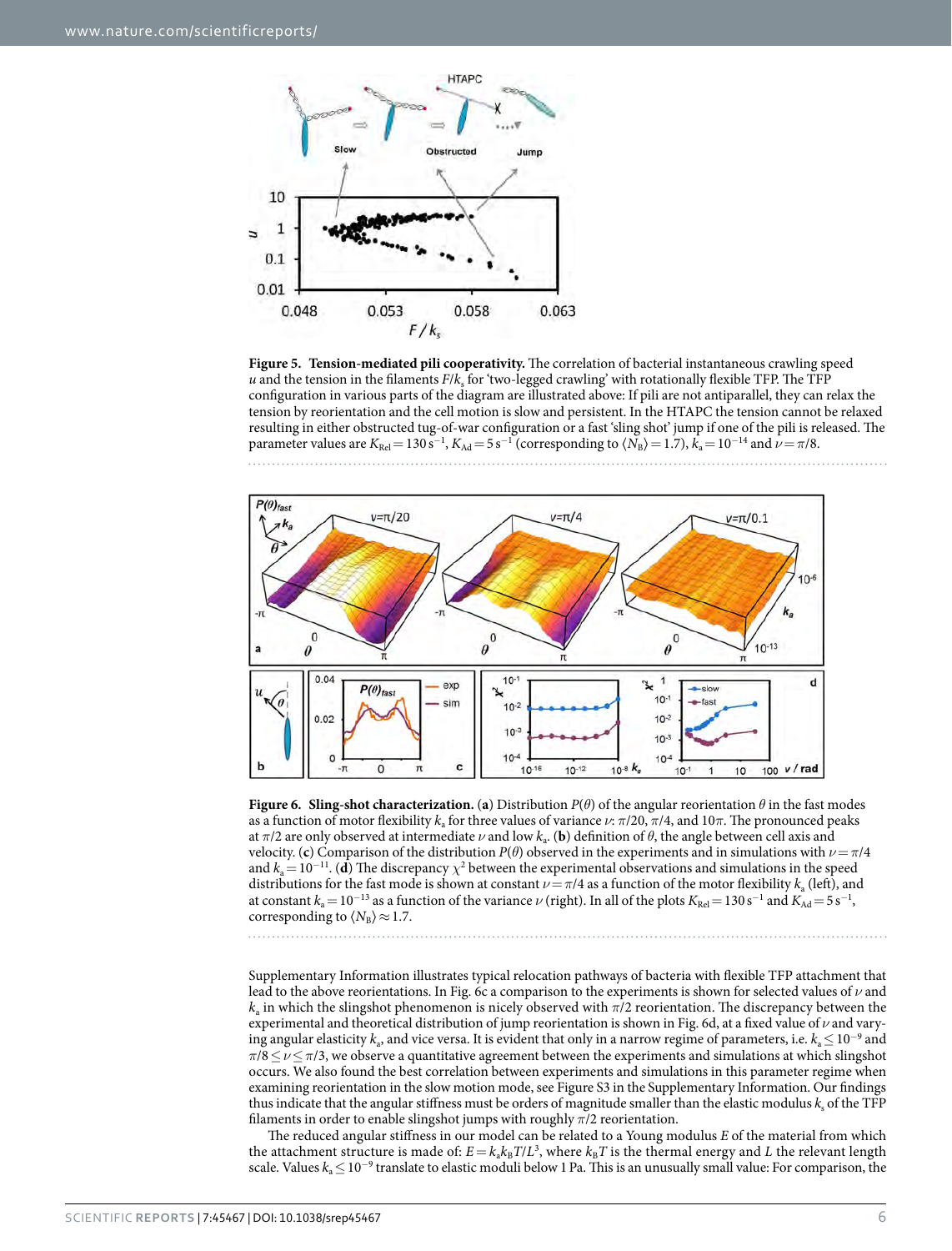

<span id="page-6-0"></span>**Figure 7. Sling-shot jumps result from release events with two bound pili.** Frequency of the fast mode reorientation angles *θ* at optimal sling shot parameters  $ν = π/4$  and  $k_a = 10^{-11}$ . The events are separated into those involving two (**a**) or three (**b**) TFP - clearly demonstrating that the experimentally observed slingshots result from two-pili processes. (**c**): Simulation snapshot showing a configuration of high tension with three bound pili. In such cases the tension in the filaments cannot be relaxed by reorientation and thus prior to the release the TFP orientations are broadly distributed - in the depicted snapshot the release event resulted in a forward jump. The scale bar at the bottom is 0.2*μ*m.

elastic moduli of rods made of common flexible materials such as protein fibrils, rubber or bamboo are typically between M Pa and G Pa. However, the fact that the TFP apparatus is anchored on two deformable fluid membranes<sup>45</sup> may allow them to exhibit effectively more angular flexibility than that expected from a consideration of only geometry and elasticity of the cellular attachment structure.

Interestingly, we found that the role of motor flexibility does not end in allowing for tension relaxation by reorientation of TFP and approaching HTAPC. Rather, it also controls the orientation of the cell relative to the anti-parallel pili axis just before a jump event, whereby governing the angle *θ*. The additional insight obtained from modeling allows us to discuss this claim in more detail. Once a cell is stuck in the unfavourable HTAPC, the opposing forces are balanced resulting in vanishing net torque on the cell. At this point rotation of the cell body relative to the bound TFP axis becomes governed by the elasticity: the cell acts like an overdamped harmonic pendulum oscillating around the pili motor positions with a frequency  $1/\tau \propto \sqrt{k_a}$  − until a pilus is released from the surface and the cell reorients into the direction of the remaining bound TFP. The time scale *τ* should be compared to the mean lifetime of bound TFP,  $\tau_B$ , which depends on the detachment probability. At  $k_a \approx 10^{-9}$ , our simulations show that  $\tau \approx 1$  s and  $\tau_B \approx 0.05$  s. For larger values of  $k_a$ , the two time scales become comparable. Therefore, in the flexible case the jump reorientation is practical identical to the angle with which the cell entered the obstructed phase, while for orientationally stiff motors the cell has enough time to reorient and vary its angle relative to the TFP axis within the obstructed phase (see Figure S2(d) on the Online Supplementary Information). The exact value of the crossover angular elasticity  $k_a^*$  further depends on effects not considered here, *e.g.* friction between the cells and surfaces due to nonspecific interactions. Still, our conclusions should qualitatively remain correct.

Another observation to note is that the initial angle with which the cell enters the obstructed phase, depends on the variance *ν*: if the motors are broadly distributed on the surface of the cell, the initial angles are already smeared out and the jump reorientation angles will be uniformly distributed no matter how flexible the motors are. On the other hand, if the pili angles are very focused, a typical jump will have a forward direction, *θ*≈0 (see [Fig. 2](#page-2-0) in the Online Supporting Information). It is only in the intermediate case (roughly, *π*/6≤*ν*≤*π*/3) that we did observe sling shots with about *π*/2 reorientation.

The above discussion is focused on the typical case with two bound pili. When more than two bind the surface, due to geometrical restrictions, the efficiency of rotation in relaxing the tension becomes limited and the tension in the filaments builds up faster. As a result, highly stretched configurations are observed in a large span of pili orientations and the jumps are not associated predominantly with *π*/2 re-orientations (regardless of *k*a and *ν*), as shown in [Fig. 7.](#page-6-0)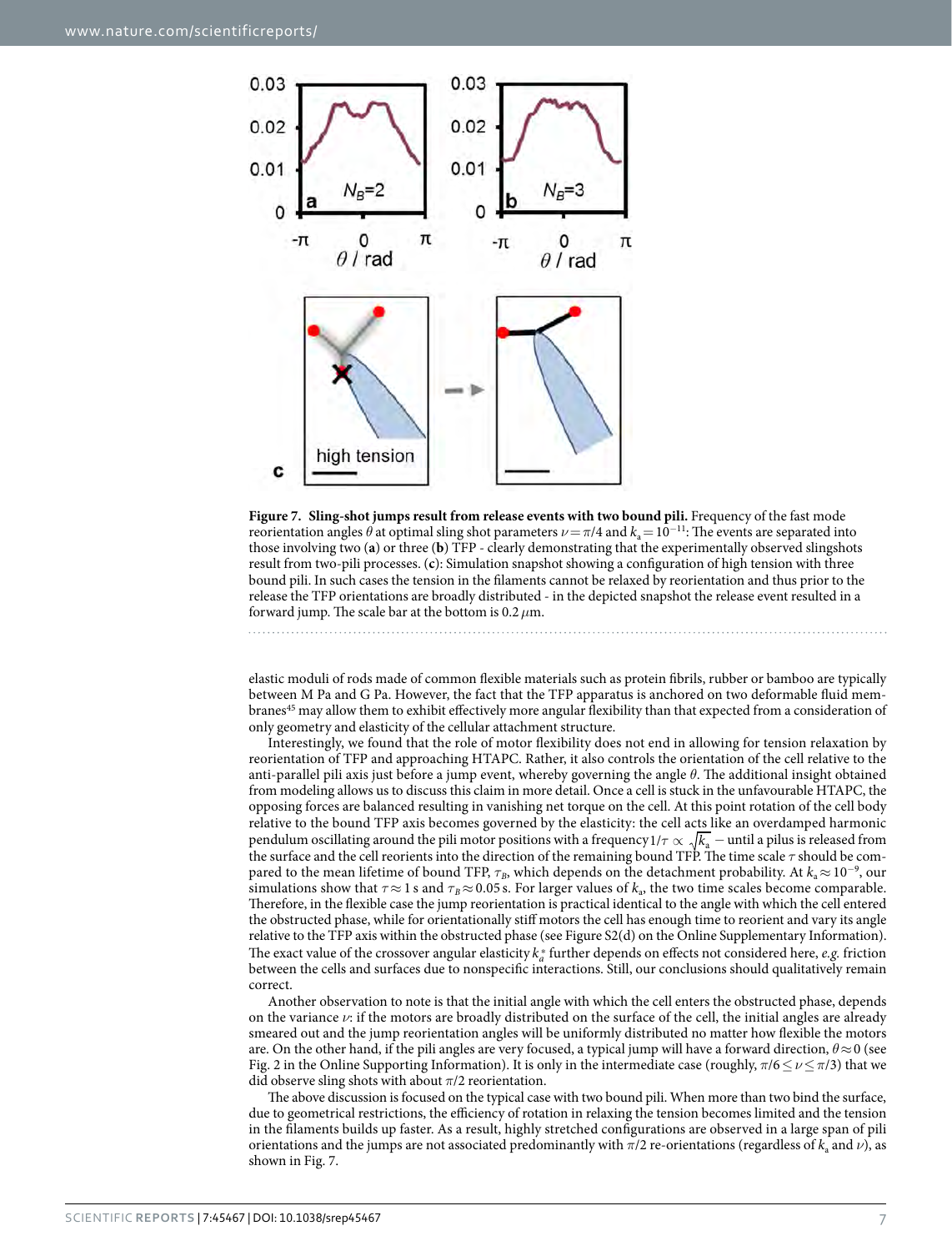**Crawling modes.** Based on the above knowledge regarding the high flexibility of TFP attachment and the important role of pili tension, in this section we zoom out from the specific slingshot phenomenon to a wide scan of parameter space for exploring general features of the twitching motion. We systematically explored the characteristics of the single cell motility upon variation of  $\langle N_{\rm B} \rangle$  (by changing  $K_{\rm Ad}$  and  $K_{\rm Rel}$ ) and  $\nu$ . In [Fig. 1](#page-1-0) we show a schematic dynamic phase diagram, which is based on several thousand simulation trajectories where we evalu-ated the mean square displacement (MSD) with the same protocol as in recent experiments<sup>[16,](#page-8-4)17</sup>. We observe three distinct distinct types of trajectories: diffusive, trapped and persistent. The super-diffusive motion is defined here by MSD power larger than 1.1, in the diffusive phase the power is  $1 \pm 0.03$ , and the trapped (sub-diffusive mode) is with power less than 0.9. The MSD curves are shown in the Supplementary information (Figure S5), where we also list the exponents and the relevant simulation parameters (Table S1).

Not surprisingly, a very localized distribution of TFP angles results in a persistent super-diffusive crawling mode, as the bound TFP pull the cell forward in a cooperative manner, while at a larger values of the spread *ν* the type of motion depends on  $\langle N_B \rangle$ : Trajectories with  $\langle N_B \rangle$  larger than two are mostly trapped due to the opposing forces pulling in different directions. The diffusive motion appears in a relatively narrow range  $\langle N_{\rm R} \rangle \lesssim 2$  and is governed by single TFP retractions in arbitrary directions. Further decrease to  $\langle N_B \rangle \approx 1$  leads to super diffusive motion due to pili reorientation in the direction of the cell axis causing an effective narrowing of the angular distribution (see Figure S4 of the Supplementary Information for more details). The motion in this case is directional but slow due to the high frequency of periods with no attached TFP.

From [Fig. 1](#page-1-0) we see that bacteria with sufficiently broad angular distribution of TFP (delocalized distribution of molecular motors) can exchange between three motion phases by altering the number of bound pili - indicating a potential ability to adapt the surface exploration strategy according to their needs (see Figure S4 in the Supporting Information). On the other hand, hyper-piliated bacteria with  $\langle N_B \rangle \gg 2$  could trigger the transition from super- to sub-diffusive mode by delocalizing the molecular motors - thereby increasing the angular spread of TFP. It is interesting to observe that also the slingshot jumps, despite being rare, play a role in enabling bacteria to switch between the motion phases. The slingshots are observed in the persistent part of the phase diagram with  $\langle N_B \rangle \approx 2$  and  $\nu \approx \pi/5$ , which is just below the crossroads between the crawling modes (green region in [Fig. 1](#page-1-0)) and emerge from the antiparallel configuration (HTAPC), which effectively broadens the angular TFP distribution (see S6 in the online Supporting Information). Therefore, the slingshots are correlated with switching from persistent to diffusive or trapped motility modes.

#### **Conclusions**

We have designed a coarse-grained model to simulate early stage TFP motility of *P. aeruginosa* on surfaces and quantitatively compared the model predictions to the experiments performed on the cells tracked by high-speed video microscopy. Full quantitative comparison is not the goal since we do not account for interactions with EPS or solid friction. However, our single-pilus-resolved model allowed us to see how complex motility behavior reminiscent of twitching can result from a remarkably small number (as little as 2) of pili simultaneously bound to the surface. We argue that this condition is commonly met in the early stages of bacterial surface adaptation when the cells are underpiliated. Thus twitching bacteria should emerge from the group once single cells within a group exhibit two or more attached TFP. In later stages of adaptation, with multiple pili per cell, such a scenario can still occur if individual TFP attach weakly to the surface - similar to the low-affinity, high-avidity mechanism of surface attachment that has recently been proposed by Dutcher *et al.*[12](#page-8-10) as key to mediating bacterial surface interactions.

The elastic properties of the TFP filaments are key to understanding their collective dynamics<sup>12</sup>. In our model the slingshot jumps only appear if TFP are able to rotate almost freely around their attachment points on the cells indicating that the elastic penalty for stretching TFP has to be several orders of magnitude larger than that for their rotation. Such effective angular flexibility in the coarse-grained model could be explained either by assuming lateral mobility or sufficient structural flexibility of the molecular motors. Recent detailed analysis of the molecular structure of the motor<sup>45</sup> suggests that the motors are unlikely to be laterally mobile, while the presence of flexible linkers in the structur[e45](#page-9-14) makes the assumption of the structural flexibility giving rise to the emergent slingshots plausible. This unanticipated role of flexibility is reminiscent of the buckling instability of the flagellar hook that has been proposed as the key mechanism for bacterial tumbling<sup>46[,47](#page-9-16)</sup>.

The dynamical phase diagram in [Fig. 1](#page-1-0) is helpful for visualizing the relations between different motility behaviors in early stage of *P. aeruginosa* surface adaptation. Our findings point to the ability of bacteria to switch between surface exploration modes by tuning the distribution/orientation of molecular motors on the cell or the number of surface-attached TFP. We predict that a large number of attached TFP will result in a predominantly sub-diffusive motion - qualitatively consistent with previous studies of Deziel *et al.*[48](#page-9-17) who found that hyper-piliated mutants exhibit trapped motion. Moreover, as already argued by Weiss<sup>40</sup>, bacteria may naturally be able to change the number of pili in order to adapt to environmental conditions. The ability to tune the exploration strategy on a single cell level should naturally result in differentiation of bacterial colonies. Indeed, subpopulations exhibiting sub- and super-diffusive behavior have been observed in *P. aeruginosa* colonies<sup>[16](#page-8-4)[,17](#page-8-5),28</sup>. In those experiments, we expect behavior to be influenced by secreted exopoplysaccharides such as Pel and Psl. However, it is interesting that we can see both of these regimes in the phase diagram of a minimal system without the effect of EPS.

#### **Materials and Methods**

**Experiments.** Flow cells (Denmark Technical University) used here were prepared and sterilized using a standard protocol. After injection of bacterial cultures, the flow cell was typically placed for 15mins, allowing the attaching of cells to coverslip, afterward, unattached cells were washed out. These surface associated cells were further cultured at  $30.0 \pm 0.1$  °C by flowing (3.0 ml/h) FAB mediums. Meanwhile, an inverted microscope (Olympus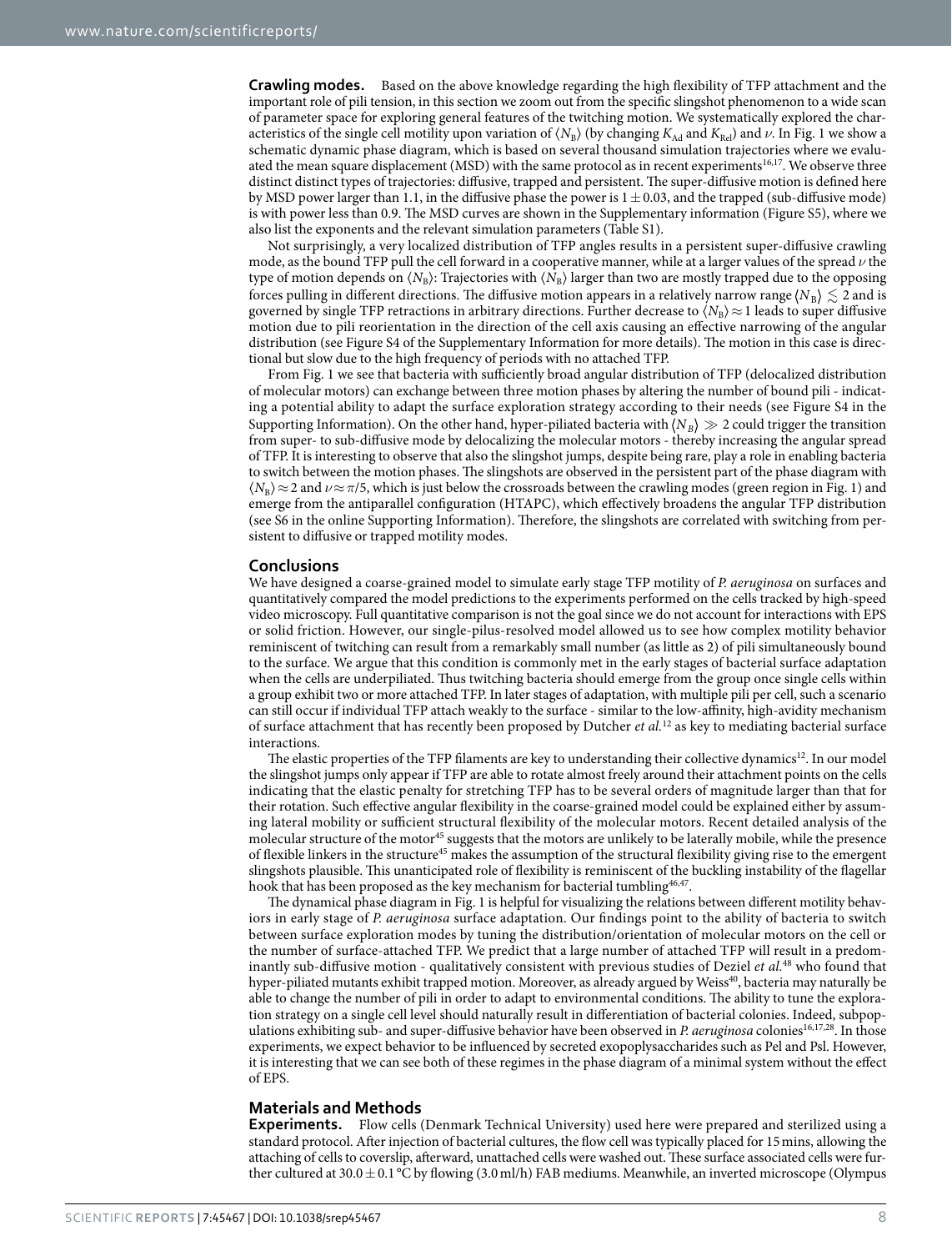IX81) equipped with a  $100\times$  oil objective was applied to continuously monitor the surface motility of single cells. The dataset, typically containing 20,000 bright-field images, was acquired within 10 fps in first 6hrs using a sCMOS camera (Andor Neo). These experiments were repeated multiple times in each identical conditions, thus over 100 datasets ( $>$ 2·10<sup>6</sup> images) were acquired and analyzed in total, in which the 1800  $\times$  1800 16-bit greyscale images were firstly converted to binary images for detection of bacterial cell with a standard image processing algorithm coding by MATLAB, and the *x*− *y* positions of cell centroids were subsequently determined and linked individually over time by using an efficient particle tracking algorithm we recently developed<sup>[16](#page-8-4),[17](#page-8-5),37</sup>. As already observed in ref. [37,](#page-9-5) the motion can be categorized into two modes: the slow persistent mode with the mean speed below 0.07*μ*m/s and the fast mode associated to sudden change of the direction.

**Modeling tension-dependent rate constants.** Clausen *et al.*[34](#page-9-2) showed that under low stretching force bound TFP predominantly retract, while increasing the force enhances the probability of TFP elongation. To model the switching dynamics between these two states, we assume an energy landscape at which the two modes are represented by minima separated by a barrier [\(Fig. 2b](#page-2-0)). The energy level corresponding to the retracting mode is lower than the elongation level and does not depend on the force, while the elongation level linearly decreases with the stretching force up to the stall force of the pilus motor,  $F_{\text{stall}} = 100 \text{ pN}^{2.3}$ . The transition rates, in agreement with experimental findings<sup>34</sup>, are assumed to be

$$
r_{e-s} = 0.0045 s^{-1},
$$
  
\n
$$
r_{s-e} = 13.5 s^{-1} \begin{cases} e^{-(2.0 - 1.8F/F_{\text{stall}})}, & F < F_{\text{stall}} \\ 1, & F \ge F_{\text{stall}}. \end{cases}
$$
 (2)

The probability for pilus release is assumed to increase with the force (see illustration in [Fig. 2b\)](#page-2-0). :

$$
r_{\text{Rel}} = K_{\text{Rel}} \begin{bmatrix} e^{-(2 - F/F_{\text{stall}})}, & |F| < F_{\text{stall}} \\ e^{-1}, & |F| \geq F_{\text{stall}} \end{bmatrix} \tag{3}
$$

with  $K_{\text{Rel}}$  the release constant of the TFP from the surface. The adhesion rate,  $r_{\text{Ad}} = K_{\text{Ad}}$  is a force-independent parameter.

#### **References**

- <span id="page-8-0"></span>1. Merz, A. J., So, M. & Sheetz, M. P. Pilus retraction powers bacterial twitching motility. *Nature* **407,** 98–102 (2000).
- <span id="page-8-9"></span>2. Maier, B. *et al.* Single pilus motor forces exceed 100 pN. *Proc. Natl. Acad. Sci. USA* **99,** 16012–16017 (2002).
- <span id="page-8-8"></span>3. Clausen, M., Jakovljevic, V., Sogaard-Andersen, L. & Maier, B. High-force generation is a conserved property of type IV pilus systems. *J. Bacteriol.* **191,** 4633–4638 (2009).
- 4. Baker, J. L., Biais, N. & Tama, F. Steered Molecular Dynamics Simulations of a Type IV Pilus Probe Initial Stages of a Force-Induced Conformational Transition. *PLoS Comput. Biol.* **9,** e1003032 (2013).
- <span id="page-8-1"></span>5. Skerker, J. M. & Berg, H. C. Direct observation of extension and retraction of type IV pili. *Proc. Natl. Acad. Sci. USA* **98,** 6901–6904 (2001).
- 6. Bradley, D. E. Function of Pseudomonas-Aeruginosa Pao Polar Pili Twitching Motility. *Can. J. Microbiol.* **26,** 146–154 (1980).
- 7. Henrichsen, J. Twitching Motility. *Annu. Rev. Microbiol.* **37,** 81–93 (1983).
- 8. Burrows, L. L. Weapons of mass retraction. *Mol. Microbiol.* **57,** 878–888 (2005).
- 9. Kaiser, D. Bacterial motility: How do pili pull? *Curr. Biol.* **10,** R777–R780 (2000).
- 10. Mattick, J. S. Type IV pili and twitching motility. *Annu. Rev. Microbiol.* **56,** 289–314 (2002).
- 11. Merz, A. J. & Forest, K. T. Bacterial surface motility: slime trails, grappling hooks and nozzles. *Curr. Biol.* **12,** R297–R303 (2002).
- <span id="page-8-10"></span>12. Lu, S. *et al.* Nanoscale Pulling of Type IV Pili Reveals Their Flexibility and Adhesion to Surfaces over Extended Lengths of the Pili. *Biophys. J.* **108,** 2865–2875 (2015).
- 13. Strom, M. S. & Lory, S. Structure-function and biogenesis of the type IV pili. *Annu. Rev. Microbiol.* **47,** 565–596 (1993).
- <span id="page-8-2"></span>14. Burrows, L. L. Pseudomonas aeruginosa Twitching Motility: Type IV Pili in Action. *Annu. Rev. Microbiol.* **66,** 493–520 (2012).
- 15. O'Toole, G. A. & Kolter, R. Flagellar and twitching motility are necessary for Pseudomonas aeruginosa biofilm development. *Mol. Microbiol.* **30,** 295–304 (1998).
- <span id="page-8-4"></span>16. Conrad, J. C. *et al.* Flagella and Pili-Mediated Near-Surface Single-Cell Motility Mechanisms in P. aeruginosa. *Biophys. J.* **100,** 1608–1616 (2011).
- <span id="page-8-5"></span>17. Gibiansky, M. L. *et al.* Bacteria Use Type IV Pili to Walk Upright and Detach from Surfaces. *Science* **330,** 197–U50 (2010).
- 18. Chiang, P. & Burrows, L. L. Biofilm formation by hyper-piliated mutants of Pseudomonas aeruginosa. *J. Bacteriol.* **185,** 2374–2378 (2003).
- 19. Klausen, M. *et al.* Biofilm formation by Pseudomonas aeruginosa wild type, flagella and type IV pili mutants. *Mol. Microbiol.* **48,** 1511–1524 (2003).
- 20. Singh, P. K., Parsek, M. R., Greenberg, E. P. & Welsh, M. J. A component of innate immunity prevents bacterial biofilm development. *Nature* **417,** 552–555 (2002).
- 21. Semmler, A. B., Whitchurch, C. B. & Mattick, J. S. A re-examination of twitching motility in Pseudomonas aeruginosa. *Microbiology*+ **145,** 2863–2873 (1999).
- 22. Conrad, J. C. Physics of bacterial near-surface motility using flagella and type IV pili: implications for biofilm formation. *Res. Microbiol.* **163,** 619–629(2012).
- 23. Wang, S., Parsek, M. R., Wozniak, D. J. & Ma, L. Z. A spider web strategy of type IV pili-mediated migration to build a fibre-like Psl polysaccharide matrix in Pseudomonas aeruginosa biofilms. *Environ. Microbiol.* **15,** 2238–2253 (3013).
- <span id="page-8-6"></span>24. Persat, A., Inclan, Y. F., Engel, J. N., Stone, H. A. & Gitai Z. Type IV pili mechanochemically regulate virulence factors in Pseudomonas aeruginosa. *Proc. Natl. Acad. Sci. USA* **24,** 7563–7568 (2015).
- <span id="page-8-7"></span>25. Persat, A. *et al.* The Mechanical World of Bacteria. *Cell* **161,** 988–997 (2015).
- 26. Maier, B. & Wong, G. C. L. How Bacteria Use Type IV Pili Machinery on Surfaces. *Trends in Microbiology* **23,** 775–788 (2015).
- <span id="page-8-3"></span>27. Maier, B. The bacterial type IV pilus system – a tunable molecular motor. *Soft Matter* **9,** 5667–5671 (2013).
- <span id="page-8-11"></span>28. Zhang, R., Ni, L., Jin, Z., Li, J. & Jin, F. Bacteria slingshot more on soft surfaces. *Nature Communications* **5,** 5541 (2014).
- 29. Meel, C., Kouzel, N., Oldewurtel, E. R. & Maier, B. Three-Dimensional Obstacles for Bacterial Surface Motility. *Small* **8,** 530–534 (2012).